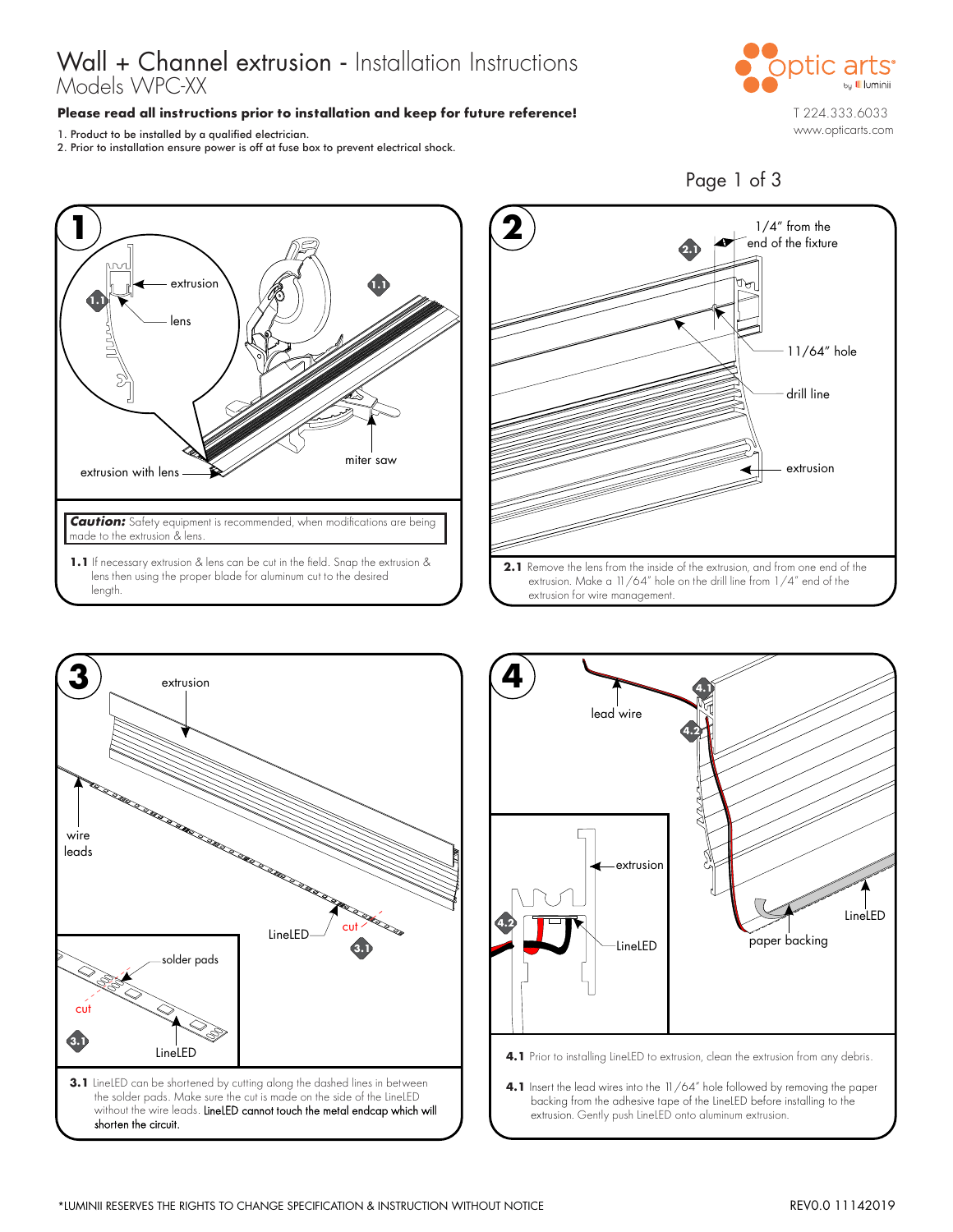# Wall + Channel extrusion - Installation Instructions Models WPC-XX

#### **Please read all instructions prior to installation and keep for future reference!**

1. Product to be installed by a qualified electrician.

2. Prior to installation ensure power is off at fuse box to prevent electrical shock.



Page 2 of 3



**5.1 Optional, if using the electrical box:** insert & slide the j-box into the side of the extrusion with the lead wires , until it is flush with the end of the extrusion. Then secure using the provided screws.

**5.2** Use diagram above to determine spring clip location and then install properly. Secure using the provided screws.